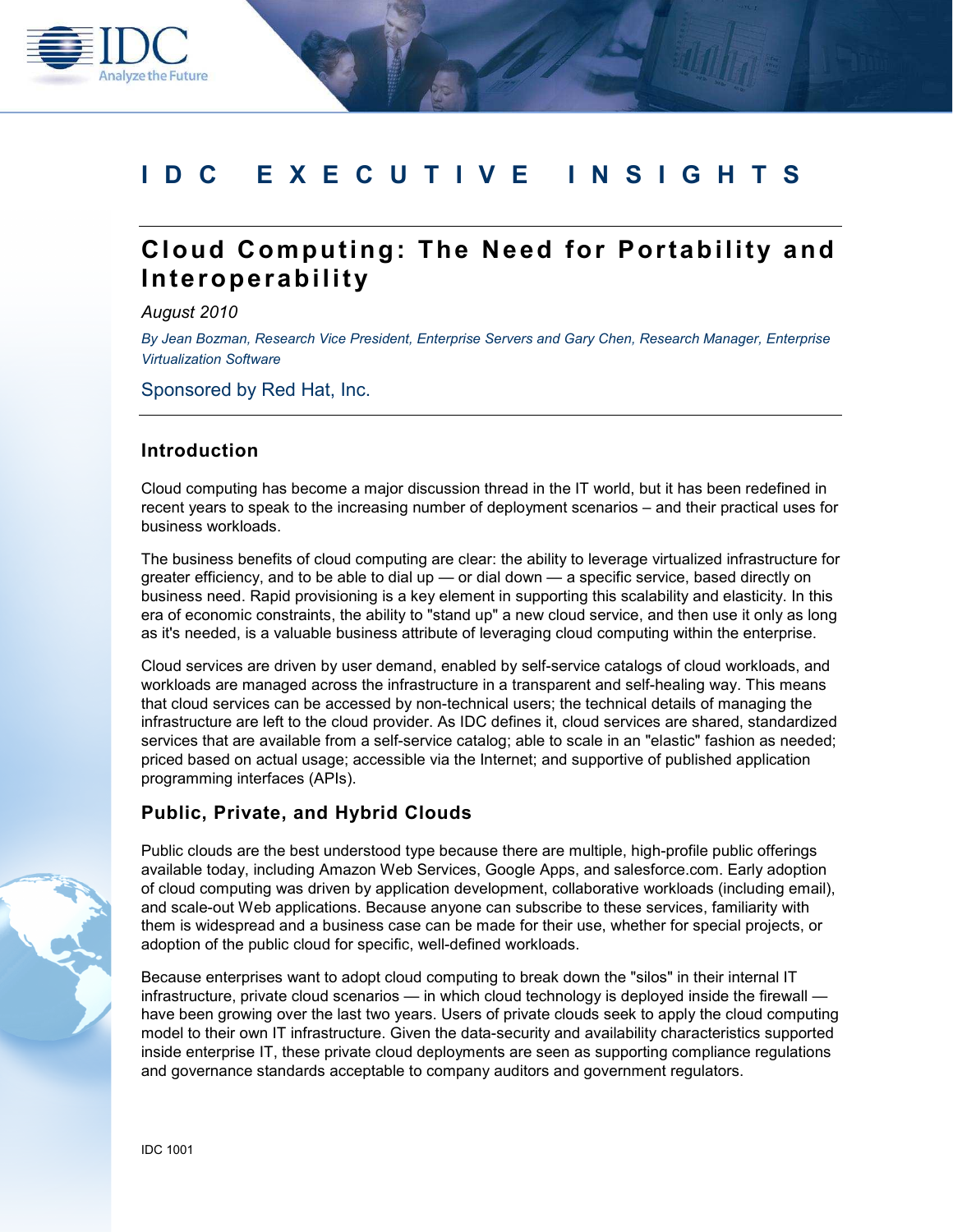Finally, the concept of hybrid clouds speaks to the dilemma of IT managers in industry segments that are highly regulated, such as financial services or healthcare. These industries must balance the wish to access outside, hosted cloud services with the need to retain some types of applications and data inside the security firewall of the enterprise or organization. A hybrid cloud makes it possible to tap both types of resources, public and private cloud, and to link these resources together into a cohesive pool.

# **Moving Between the Clouds**

The ingredients for cloud enablement are well known: software stacks ready to provision, on-demand deployments, a self-service catalog of cloud services, the scalability to meet growing demand for cloud services — and the flexibility to scale down resources when they are no longer needed. Three major models for cloud deployments fall readily into place, delivering various layers of the computing stack as a service: IaaS (infrastructure as a service); PaaS (platform as a service); and SaaS (software as a service).

But the "who, what, when, where, and how" of enterprise-style cloud computing are only now coming into view. This is cloud computing that supports stateful applications, and places customers' concerns about security and multi-tenancy high on its priority list. It's the kind of cloud computing that many IT customers are waiting to see before widely adopting cloud computing for business-critical and mission-critical applications.

## *Portability and Its Role in Cloud Deployments*

Now, if there are multiple types of cloud deployments, then it should be possible for an organization to move between them – or to "federate" cloud services on behalf of the end-users or end-customers of the enterprise.

That is why the idea of portability of cloud applications has become so compelling to enterprise customers: In the event that a given organization decides to switch cloud services, they want to know the "how" of switching and the opportunity cost of doing so. Given that cloud computing is such a new phenomenon for IT organizations, many of the blueprints for switching cloud services have yet to be drawn up – and some are in the beginning processes of deployment for public and private clouds.

While cloud providers have been working furiously to build out cloud features and to deliver enterprise-class features, IT has begun to worry about potential lock-in to specific technologies, such as software tools and programming interfaces.

## *Enablers for Switching Cloud Services*

What would it take to move workloads from one cloud service to another? Key enablers would include the following:

- **Standardized programming interfaces.** This would allow applications written to those interfaces to be moved to a new "target" cloud. That is why well-identified programming toolsets can be leveraged by companies readying IT tasks for deployment on a cloud computing service.
- Layers of abstraction. Abstraction layers insulating cloud services from underlying infrastructure will ease portability between cloud resources. Reducing dependencies on underlying processors, operating systems and virtualization software will increase the speed of switching cloud services – and will reduce the cost and pain of doing so.
- **Management capabilities.** These would allow IT staff to easily manage the cloud services to which they subscribe – without introducing new layers of complexity into an already-complex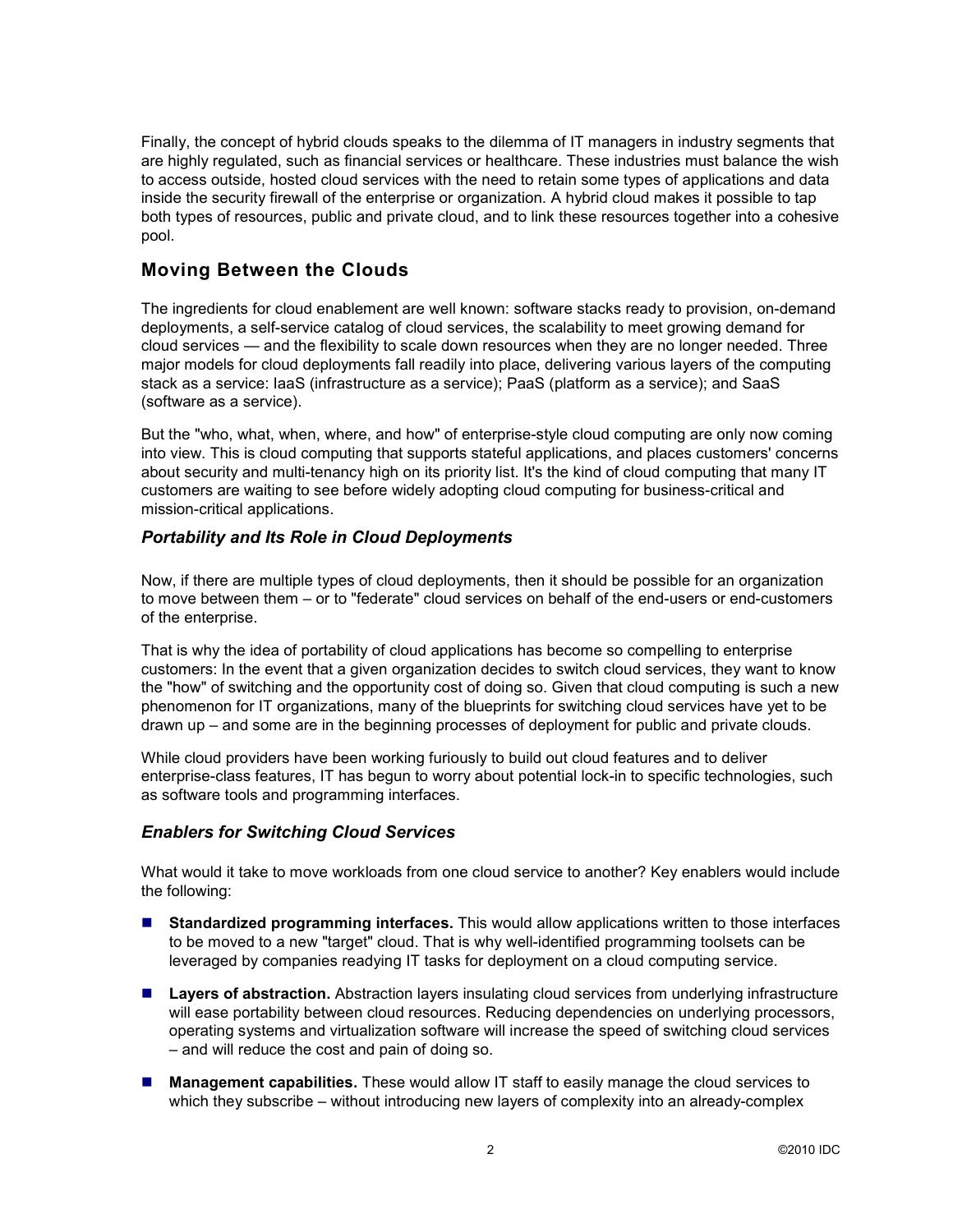enterprise infrastructure. To be successful, these management capabilities would have to work well with existing management products, both for managing physical servers and virtual servers.

## **Benefits**

According to IDC demand-side research, business customers see the following business benefits of incorporating cloud computing into their IT organizations (see Figure 1):

- Less IT infrastructure to buy and deploy
- Less IT management demands on existing IT staff
- Pay-as-you-go model for computing that would reduce both capital expenditures (capex) and operational expenditures (opex)

#### **F i g u r e 1**

The Appeal of Cloud Computing

*Q. Rate the benefits of the Cloud model*  **Scale 1 - 5; 1 = Not at all important, 5 = Very important** 



Source: IDC Enterprise Panel, 2010

Cloud computing has the potential to affect not only servers and operating systems, and the way they are deployed, but also the associated storage and services that complete the enterprise solutions. Data can be "parked" on a cloud-enabled storage service, improving high availability for production data that has been replicated (copied) to the cloud. Combined with high availability of applications, or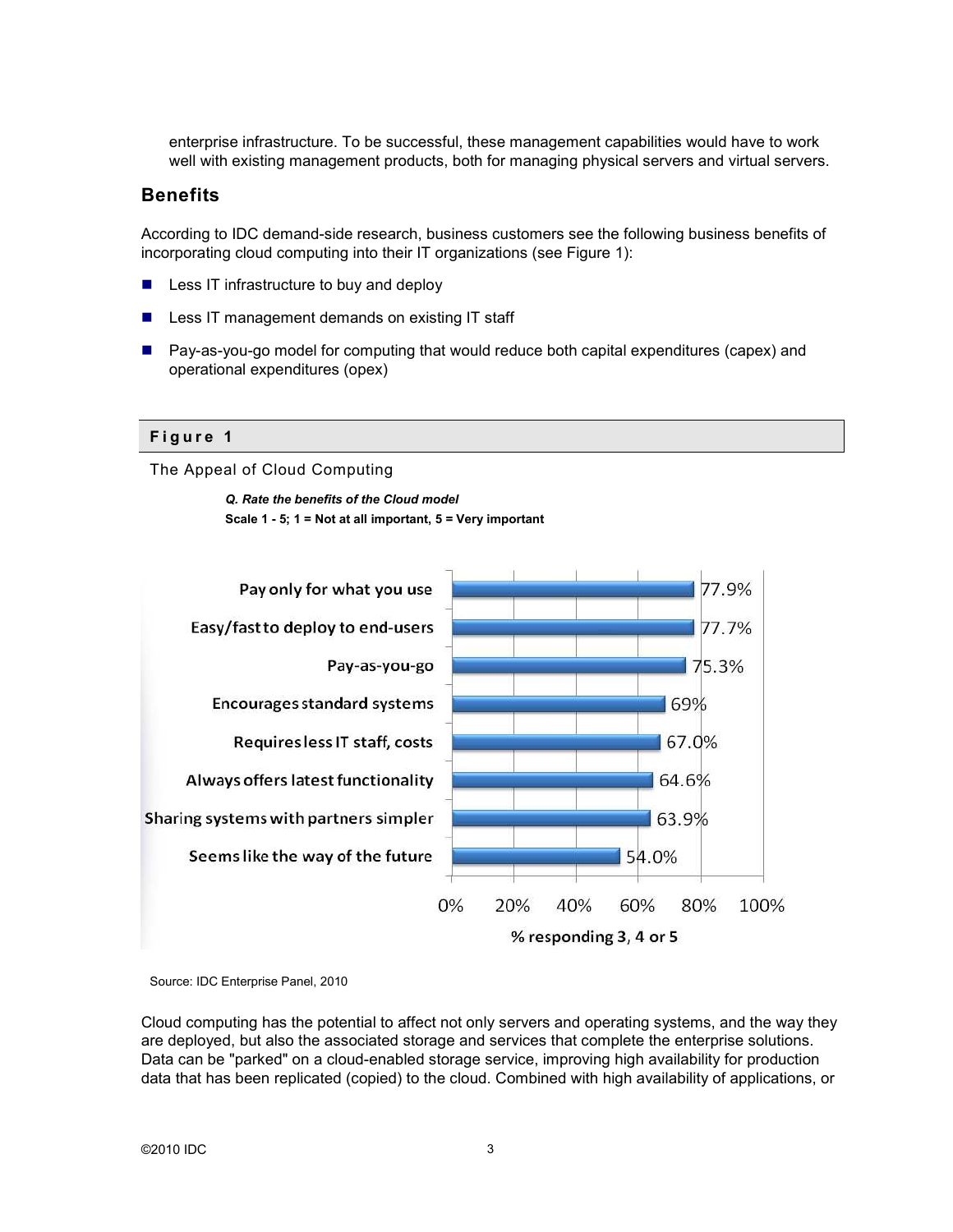virtual machines containing applications, the presence of this data allows restart – and supports disaster recovery and business continuity in the event of outages.

That availability of cloud services means online business can proceed even when network outages or power outages or natural disasters occur in any given location or geographic region. When business continues, revenues continue – and customer satisfaction, via access to cloud-enabled services, is protected and retained.

## **Challenges**

However, customers have some concerns about cloud computing, as well: Will it be enterprise-ready, with security, availability and quality of service (QoS), comparable to what is provided by traditional IT infrastructure? Will there be vendor lock-in, which prevents, or slows, applications or data moving from one cloud service to another? IDC demand-side research shows that customers are concerned about protecting their ability to change cloud providers and moving their applications and data from one cloud to another, via federation.

These concerns about cloud computing must be addressed by vendors across the board in the cloud computing environment. This means that hardware and software vendors, virtualization providers, along with services providers, must consider, and embrace, a common vision for how the individual components of cloud computing will be deployed together, either in an enterprise IT datacenter or in a cloud provider's datacenter.

No matter where they are deployed, there must be ways to glue these piece-parts together or be able to import and export the applications, virtual machines (VMs), and data that comprise an enterprise software solution. That approach will support IT flexibility and agility, and it will support the kinds of changing business environments typified by today's organizations — which may gain business units rapidly via merger and acquisitions (M&A) activity — or may divest units. Business initiatives also change, as do priorities for the business.

## **Solutions: Building a Portable Cloud Environment**

Silos are the norm in IT today, existing on multiple levels. There are many dependencies on specific technologies, including dependencies on servers, network devices, storage devices, operating systems, middleware, or applications. For that reason, many types of data and applications are encased within traditional IT systems – and have poor mobility across the infrastructure. Encapsulating applications within virtual machines (VMs) that could be moved to other locations, for IT flexibility and HA/DR purposes, lends more IT flexibility (and business agility) to an organization.

Public cloud providers can be responsible for shielding end users from the complexity of and dependencies on the infrastructure they've put into place. But for private cloud deployments, IT organizations must be more aware of these complexities and dependencies, including those of various virtualization technologies that are the basis for the private cloud deployments. IT organizations will also have requirements for managing the life cycle of the software they are deploying across the cloud – even in instances that tap federated clouds to support an end-to-end solution. As applications age, they must be updated, and this must be done in a holistic way across all the components of that end-to-end application.

To the degree that many of these dependencies on infrastructure components are abstracted away from the end-user's viewpoint, then it follows that the datacenter, and its support for software solutions, will become more dynamic. The business result will be clouds that support change and portability at higher levels of abstraction – much closer to the applications and further away from the underlying infrastructure and its hardware specifications.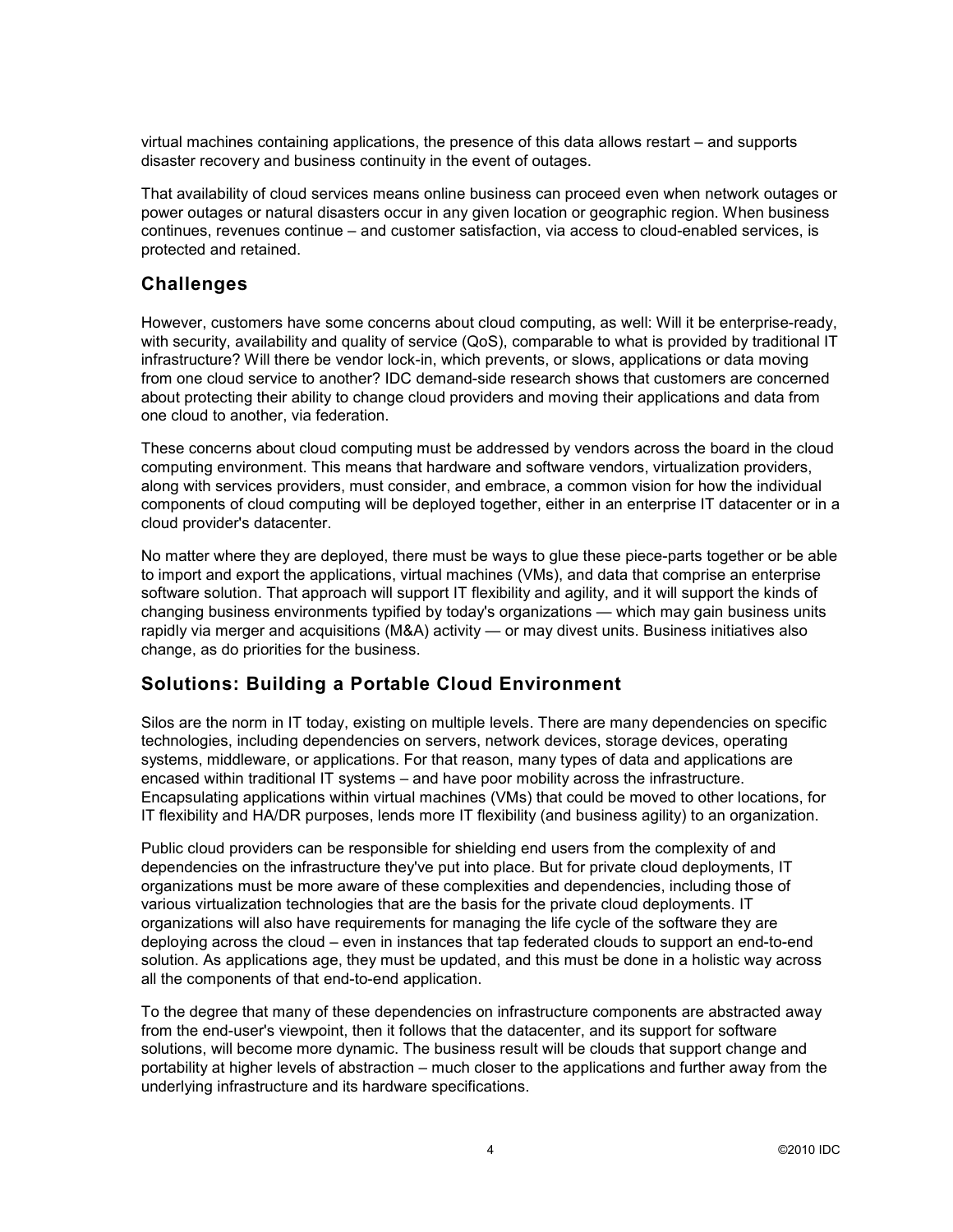## *Key Interoperability and Portability Considerations*

The following is a summary of key interoperability, portability, and flexibility issues across the stack that IT organizations should consider when building a portable cloud environment:

- **Support for multiple hypervisor technologies such as VMware, Hyper-V, KVM, and Xen.** The virtual machine (VM) is becoming a fundamental unit of work and encapsulation, particularly for IaaS and some PaaS clouds. Customers today are increasingly likely to have mixed virtualization environments inside their enterprises -- and to be able to pick up a VM and move it, regardless of the underlying platform is a primary first step to cloud portability.
- **Choice of operating system.** While application virtualization is emerging to break the bonds between applications and the operating system, most applications have hard dependencies on a particular version of a specific operating system. Over time, enterprises have built up a heterogeneous mix of operating systems (or operating environments) in their datacenters which means that forcing any given operating system on customers in the cloud is highly impractical and would not be able to address a large number of workloads.
- **Programming models.** Most enterprises already have chosen their programming models a long time ago. While some of these programming tools will need to adapt to a cloud model, IT staffers will likely want to avoid a wholesale change, given their familiarity with a given programming model – and their skill-sets. However, new cloud programming models are certainly worthy of consideration. Clouds need to support the programming models that are in use today, both the workhorse enterprise models such as .NET and Java, as well as lighter weight Web models such as PHP and Ruby on Rails. Ideally, a cloud would support all these programming languages, but this isn't always going to be possible, which could result in sourcing from multiple clouds — all of which would place an even higher emphasis on hybrid cloud management.
- **APIs.** Platform as a Service clouds (programming to a given software platform) already provide new application frameworks and APIs that provide special cloud functionality, such as massive scale-out capability. However, there are many considerations when it comes to leveraging these APIs. Generally, these APIs are useful only to new applications. Existing applications may need to be modified to leverage these APIs, which is generally a difficult and expensive procedure. Using these APIs also may commit the application to a certain level of lock-in, because the API may not be accessible externally (from a new "target" cloud environment) and there may be no equivalent functionality in the new environment. One also needs to examine the complete API set to look not only at importing and migrating to the cloud, but also at moving out of the cloud later on. Cloud providers are eager to migrate customers onto their platform and readily provide tools to do so, but customers have voiced their concerns about the inconvenience of moving applications from cloud to cloud.
- **Unified management.** Every new technology seemingly has a dedicated management console, with public clouds being no exception. With the desire for tight coordination between on-premises and off-premises resources in a hybrid cloud, management must become more unified. Otherwise, a tangle of multiple management consoles will continue to co-exist, defeating the goal of simplification via cloud computing. This requires that clouds follow existing management standards — and that they also should be "open" to third-party management applications. If the APIs and management data are accessible, then that would allow unified cloud consoles, supporting plug-ins to uniformly control things such as access control, scheduling, resource management, and billing.
- **Data portability.** While considering the above issues of hypervisor and operating system choice and portable programming models, which mainly address application portability, the ability to move data also looms large as a management issue for cloud computing. The data the